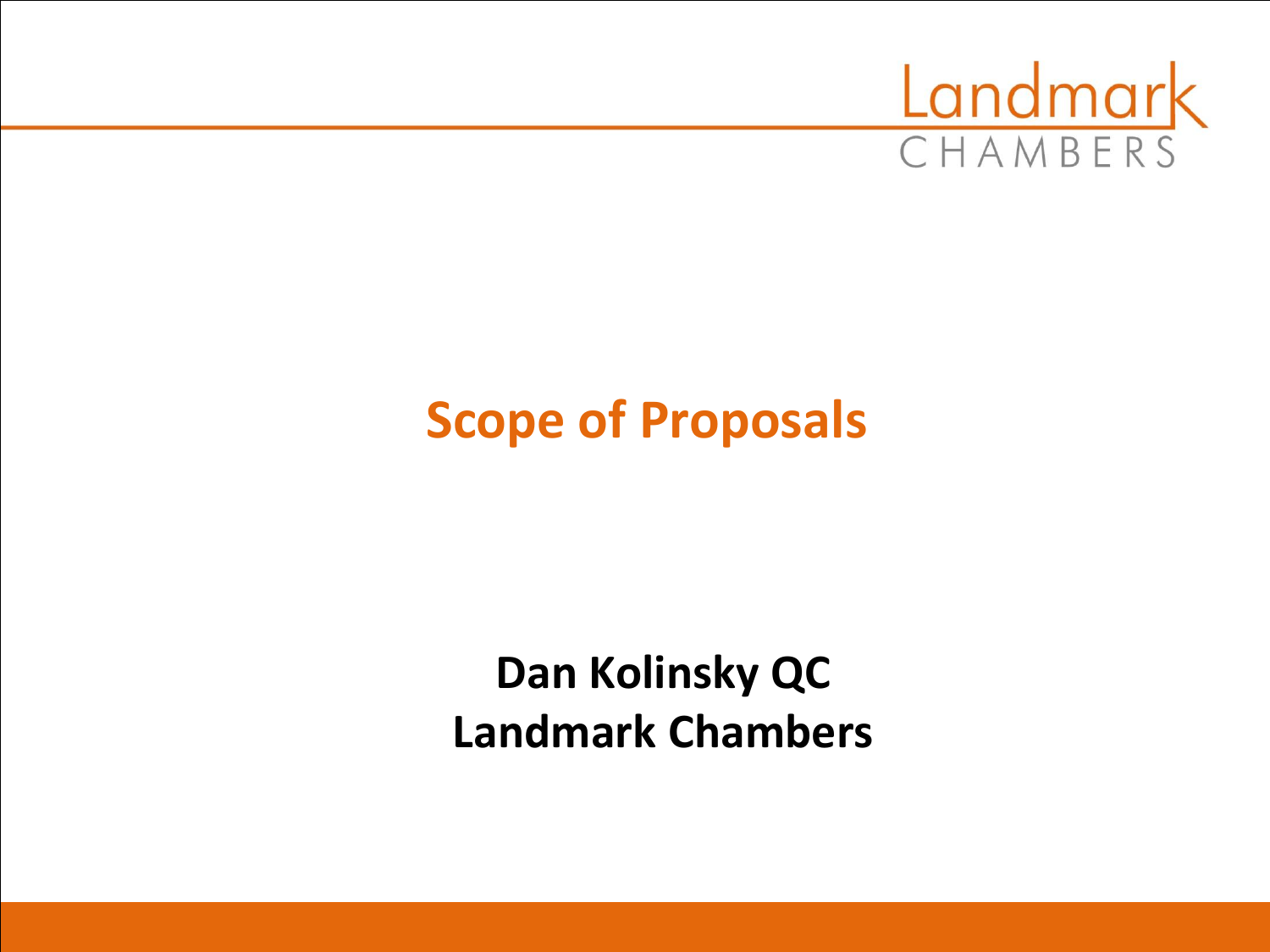#### **Statutory provisions**

- LGFA 1988, s.55 and schedule 11
- Non-Domestic Rating (Alteration of Lists and Appeals) (England) Regulations 2009 (as amended)
- Valuation Tribunal for England (Council Tax and Rating Appeals) (Procedure) Regulations 2009/2269

#### Key messages

- Technical area; follow the rules closely
- Don't assume jurisdiction
- Don't assume fairness will prevail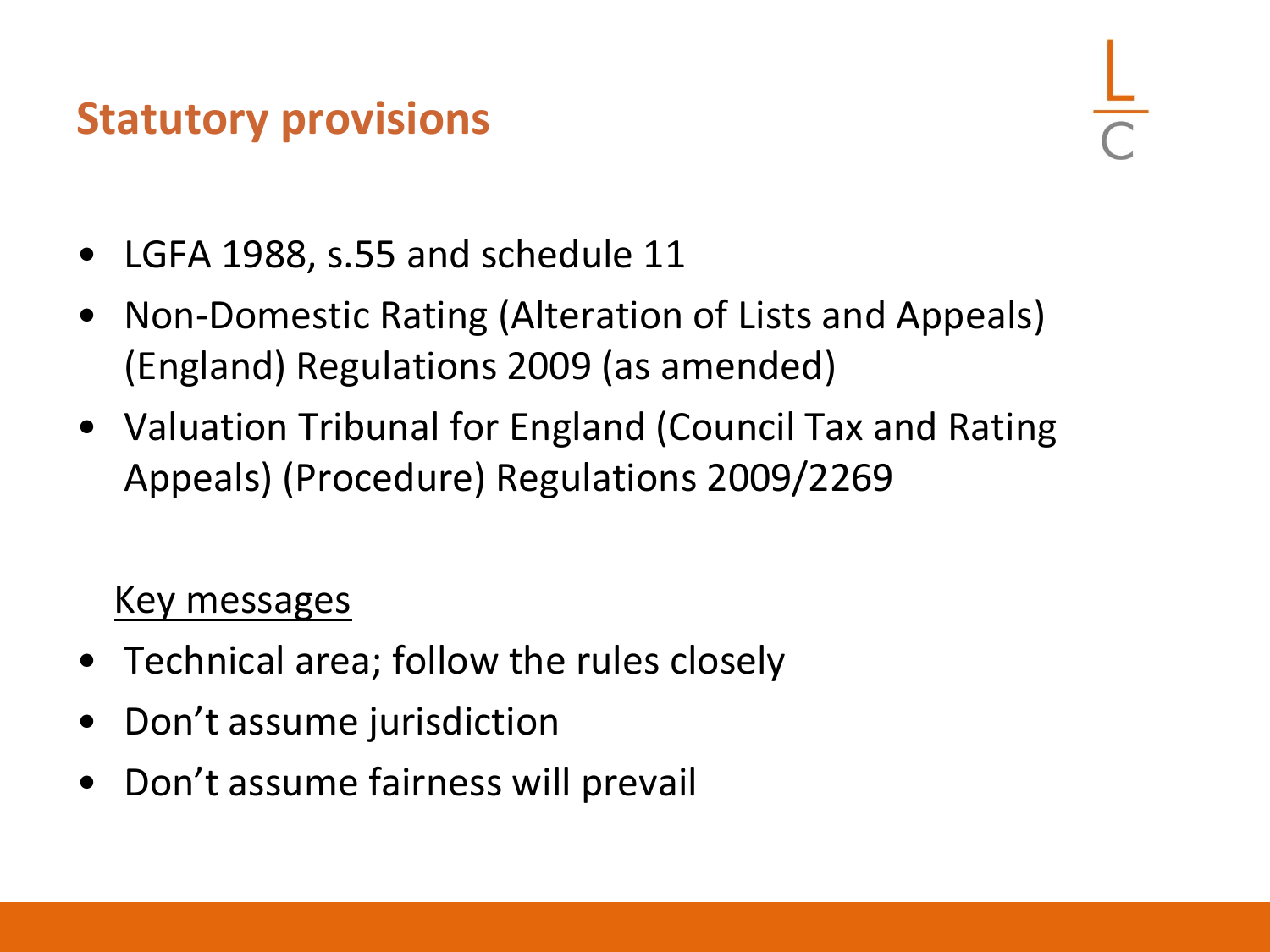# **Proposal – key provisions of Regs**

- Grounds for proposals reg 4
	- General rules
		- one bite only
		- one ground only unless material date and effective date are the same
- What must a proposal include

(see reg 6 of 2009 Regs)

- Regs 9-12 procedure to be followed where the VO is in receipt of a valid proposal. VO's acceptance of the proposal (Reg 10), withdrawal of the proposal (Reg 11), agreed alterations outside terms of proposal (Reg 12).
- $Reg 14(8)$  "where an alteration needs to be made after the first anniversary of the day on which the next list is compiled, it shall have retrospective effect only if it is made to **give effect to a proposal"**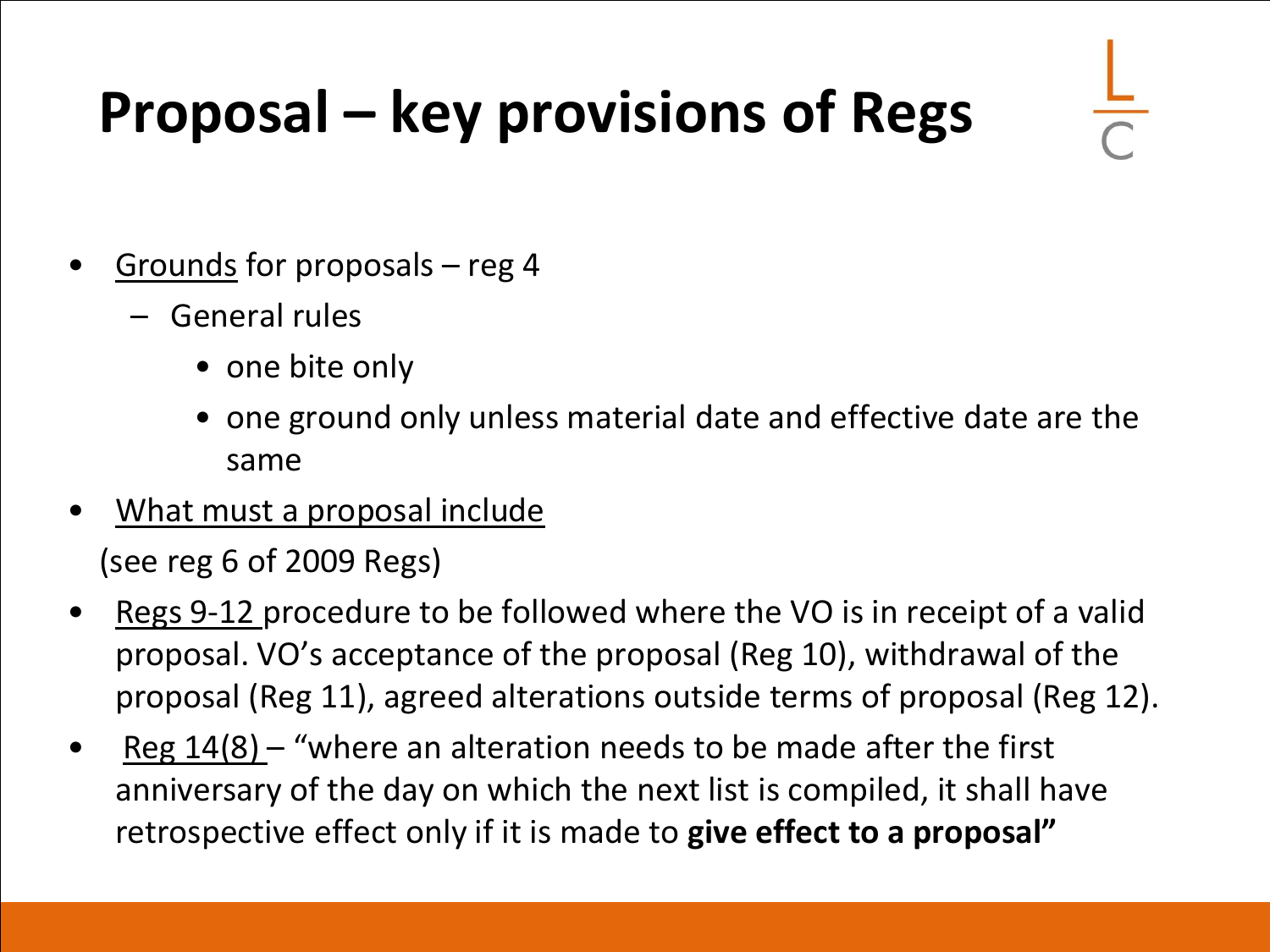# **Key provisions (2)**

Reg 13(1) referral to VTE

Reg 38(4) of VTE Regs can require a VO to alter a list in accordance with any provision made by or under the 1988 Act

Reg 38(10) creates a power for the VTE to order that ancillary matters be attended to.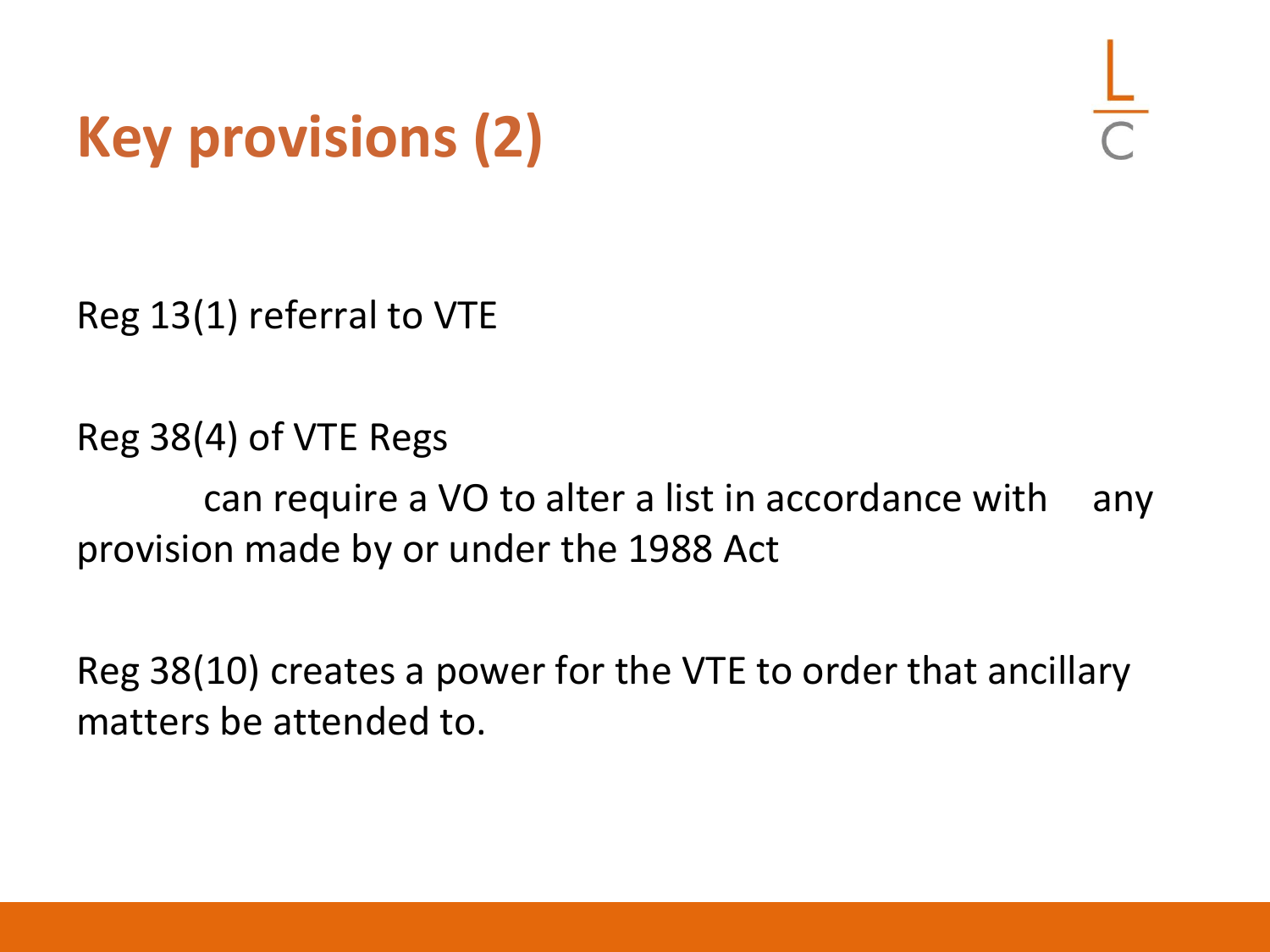#### **Who can make proposal**

- IP but must have current interest at the time the proposal is made (see Mainstream Ventures v Woolway (VO) [2000] RA 395)
- Billing authorities  $-$  (on the rise given rates retention)
- As to  $VO NB$  recent Court of Appeal decision confirming correctness of longstanding understanding that regulations assume power of VO to alter list by VOA notice– see **BMC** Properties and Management Ltd v Jackson (Valuation Officer) [2016] R.A. 1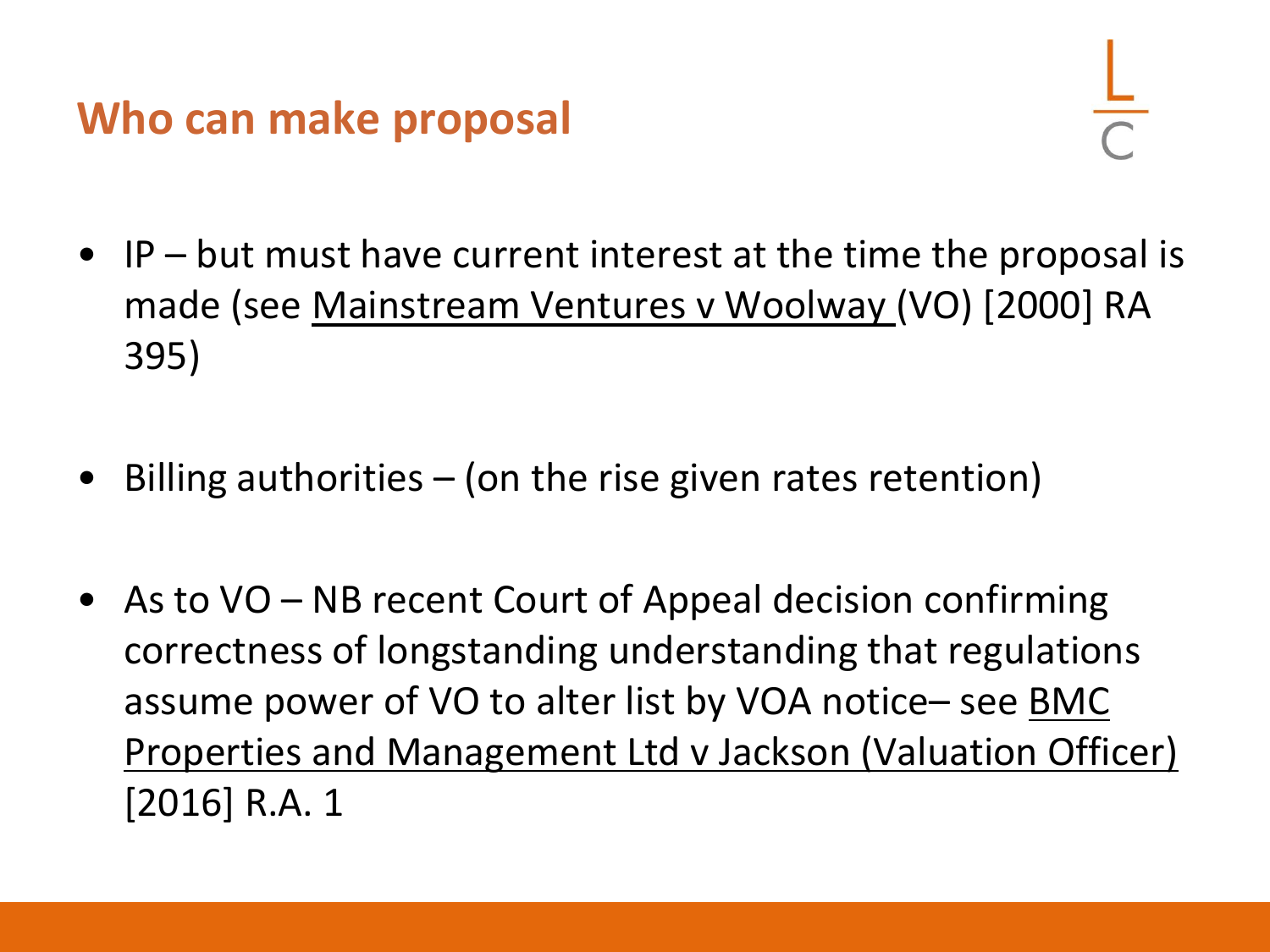#### **Accuracy**

• Mistakes can lead to invalidity - eg

#### Kendrick (VO) v Mayday Optical Co Ltd [2014] RA 45

- RP states passing rent was £9,500
- Proposal initially accepted by the VO as valid
- VO subsequently noticed that, in a FOR previously submitted, Mayday has asserted a passing rent of £10,000
- VO contended that the proposal was invalid for misstating the rent, and argued before the VTE that the proposal was invalid
- No explanation for the discrepancy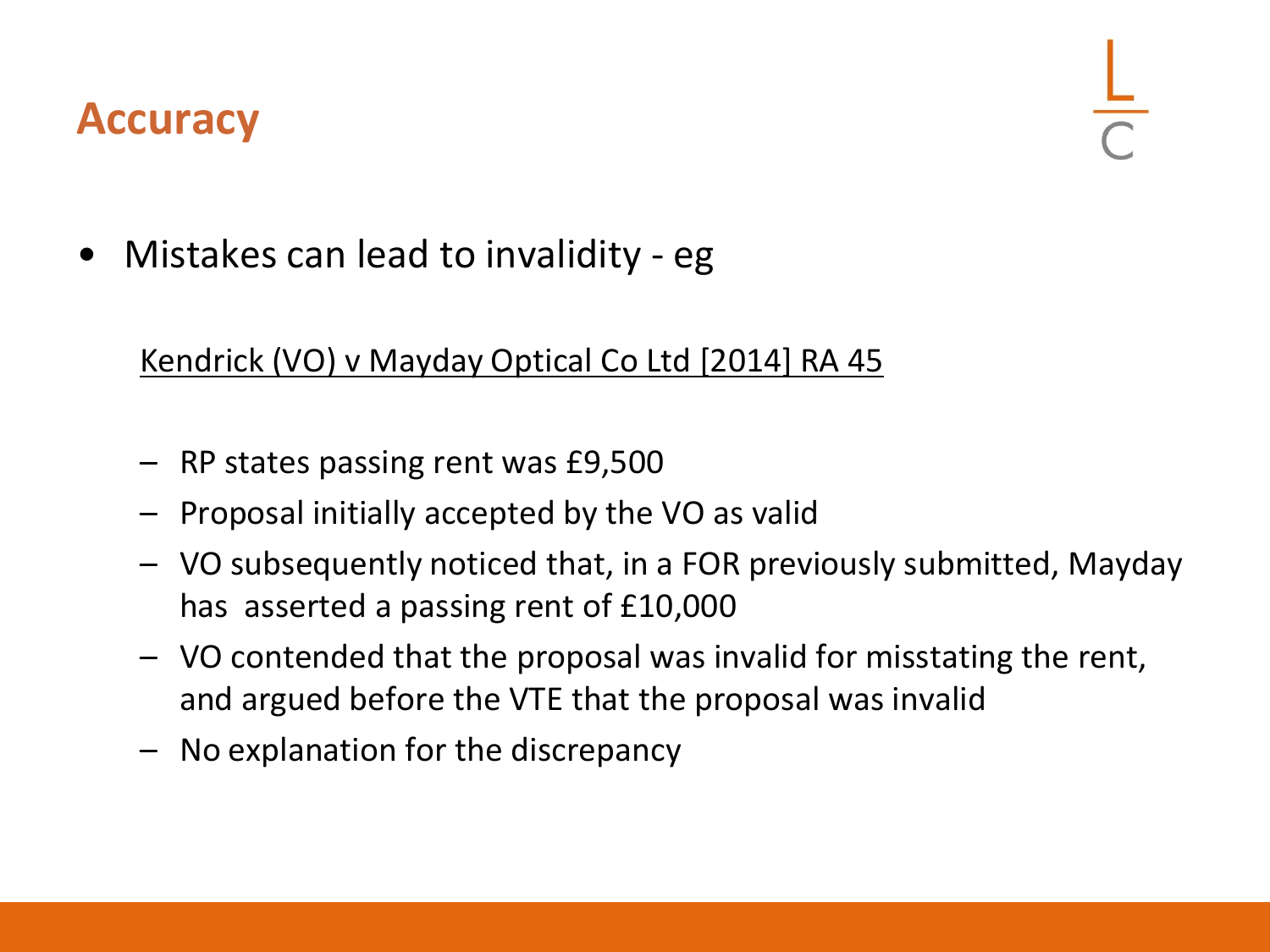## **Accuracy (2) Kendrick**

- President of VTE decided that the discrepancy in the rent information could render the proposal invalid.
- But…
- It would be contrary to public law principles to give effect to VO's pedantic objection
- Upper Tribunal overturns VTE.
- The test for invalidity of a proposal:
	- Is there substantial compliance with the regulations?
	- If not, has the VO been prejudiced as a result?
- Here, the error was substantial and the VO was prejudiced.
- VO was entitled to question the validity of the proposal on appeal.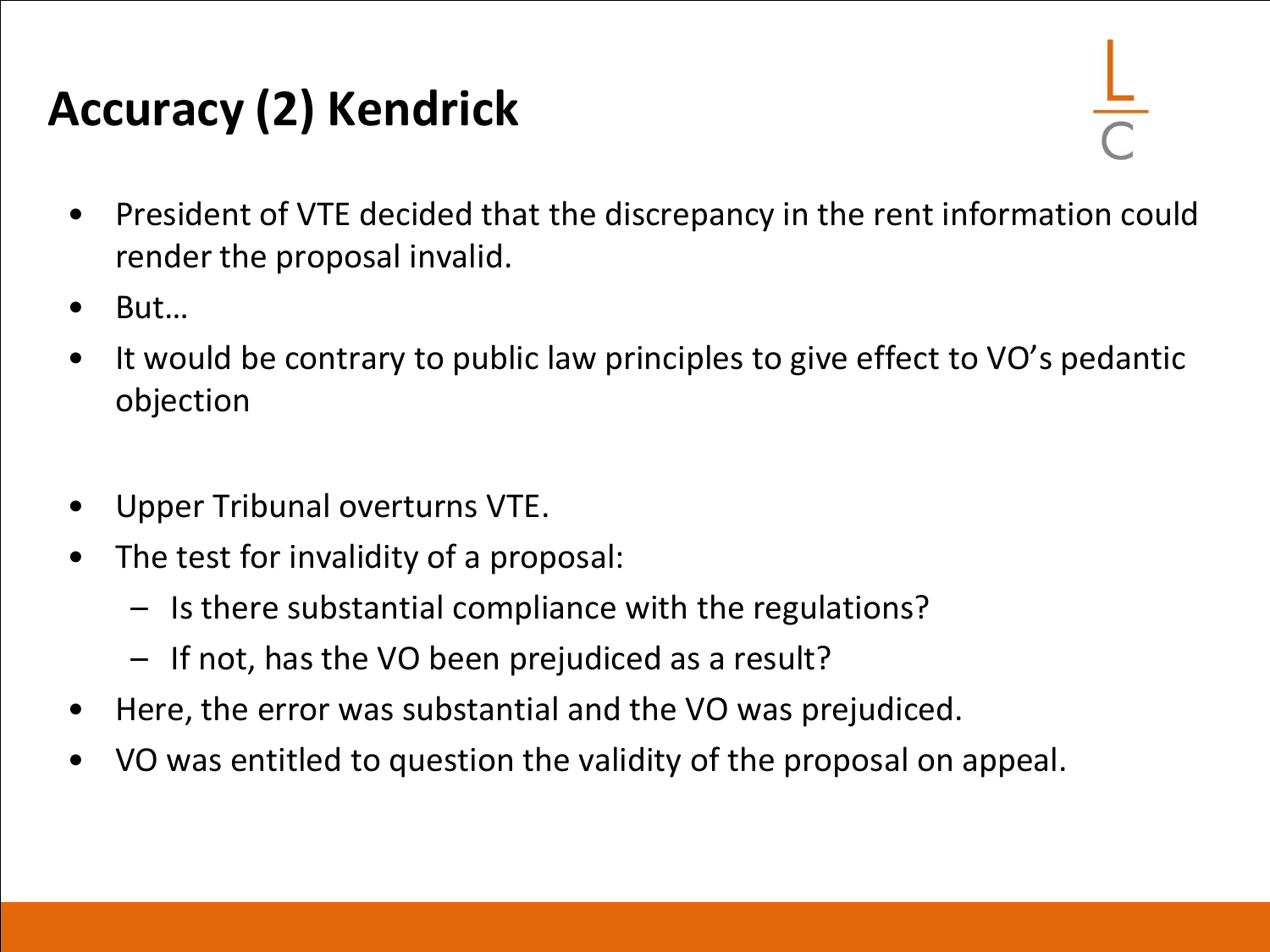## **Accuracy (3) Kendrick implications**

- VO has the possibility of a "second bite" at an invalidity argument
- Key point the VTE's powers and jurisdiction are closely controlled by reference to the legislative scheme; not broad principles of fairness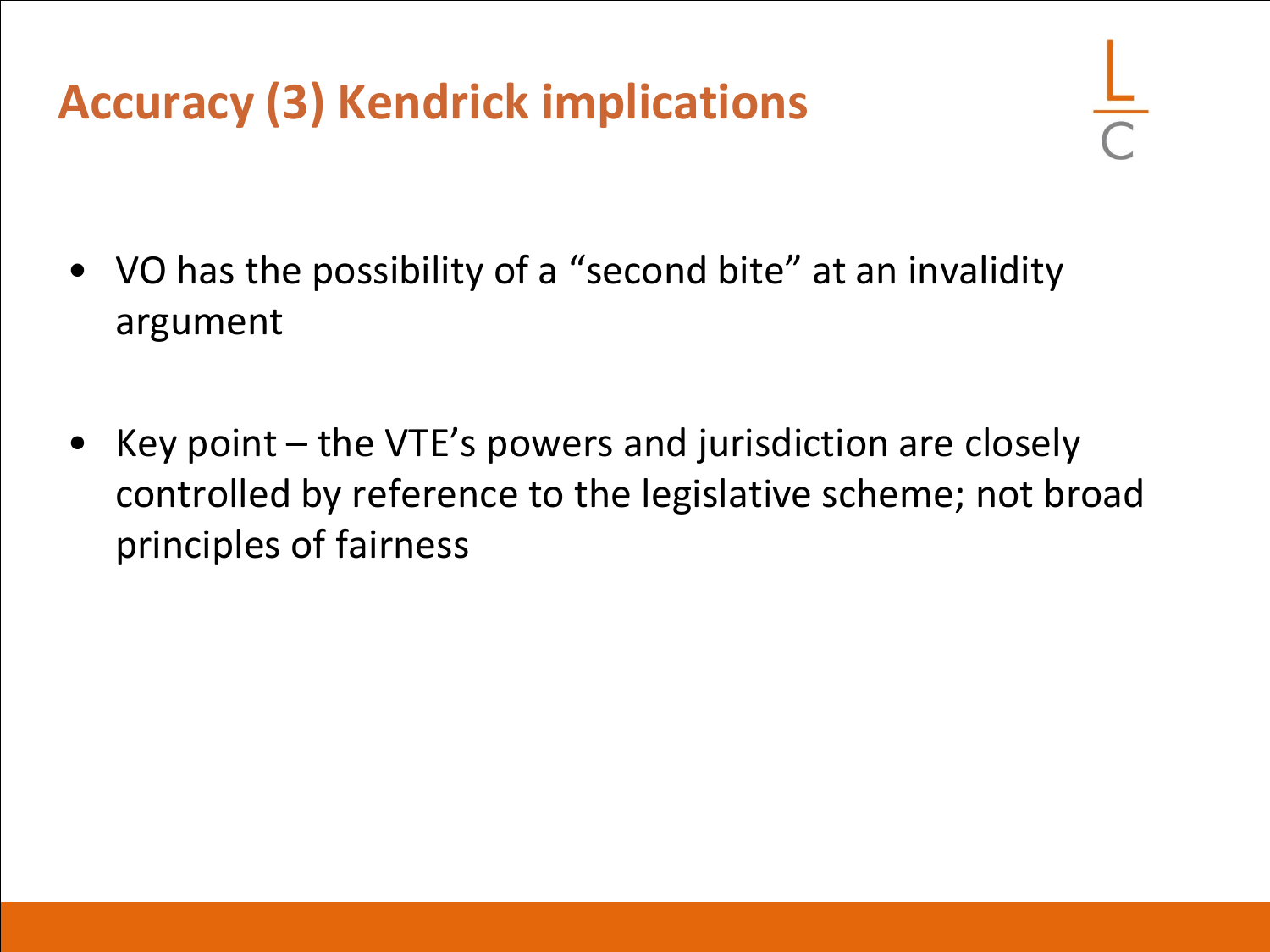## **Scope of proposal cases (1)**

- Why it matters jurisdiction of valuation tribunal on appeal is limited to the issues raised by the proposal giving rise to the appeal (see Courtney Plc v Murphy (VO) [1998] RA 77; Davey (VO) v O'Kelly [1999] RA 245)
- Marks & Spencer Plc v Fearney (2000) 79 P&CR 514 slight refinement

At issue - power of the valuation tribunal to adopt a different effective date to that contained in a proposal which challenged the RV of a property.

VT have the power to differ from the proposal as to the effective date and apply the regulations correctly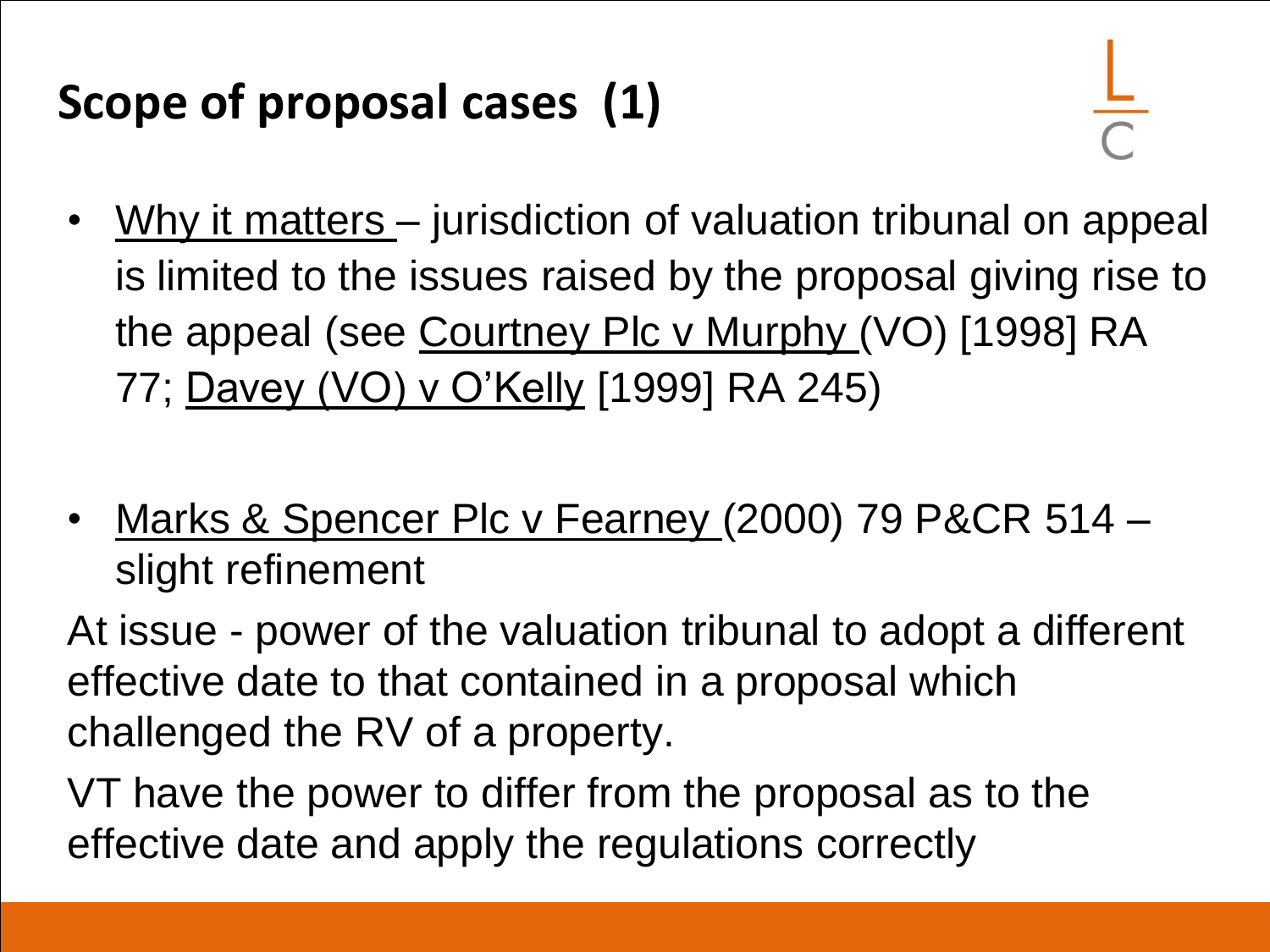## **Scope of proposals (2)**

• "the disagreement there mentioned …. arises from the valuation officer not being of the opinion that the proposal is well founded. That disagreement which defines the issues to go to the Valuation Tribunal is what is referred by the valuation officer to the Valuation Tribunal and gives the Valuation Tribunal jurisdiction in respect of those issues. The powers of a Valuation Tribunal setting an effective date are not the same as those of a valuation officer altering the list. The effective date will be governed by how the regulations apply to the particular circumstances of the case." (p.520)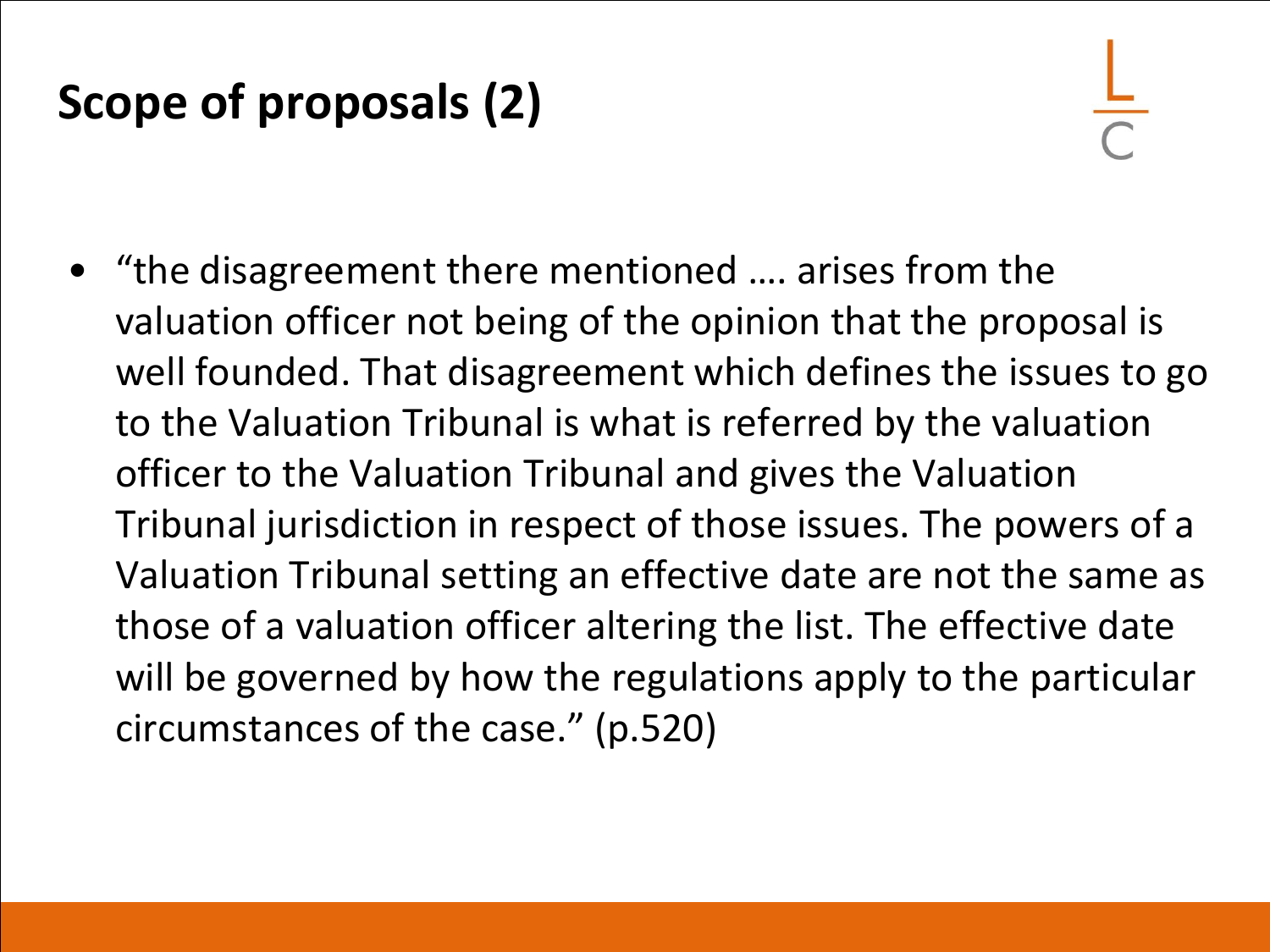#### **Scope of proposals (3)**

- How proposals are to be construed
	- Ex parte Anglia Water [1991] RA 93 test is how the proposal is reasonably understood
	- Davey (VO) v O'Kelly [1999] RA 245 exclude special knowledge of VO and intrinsic material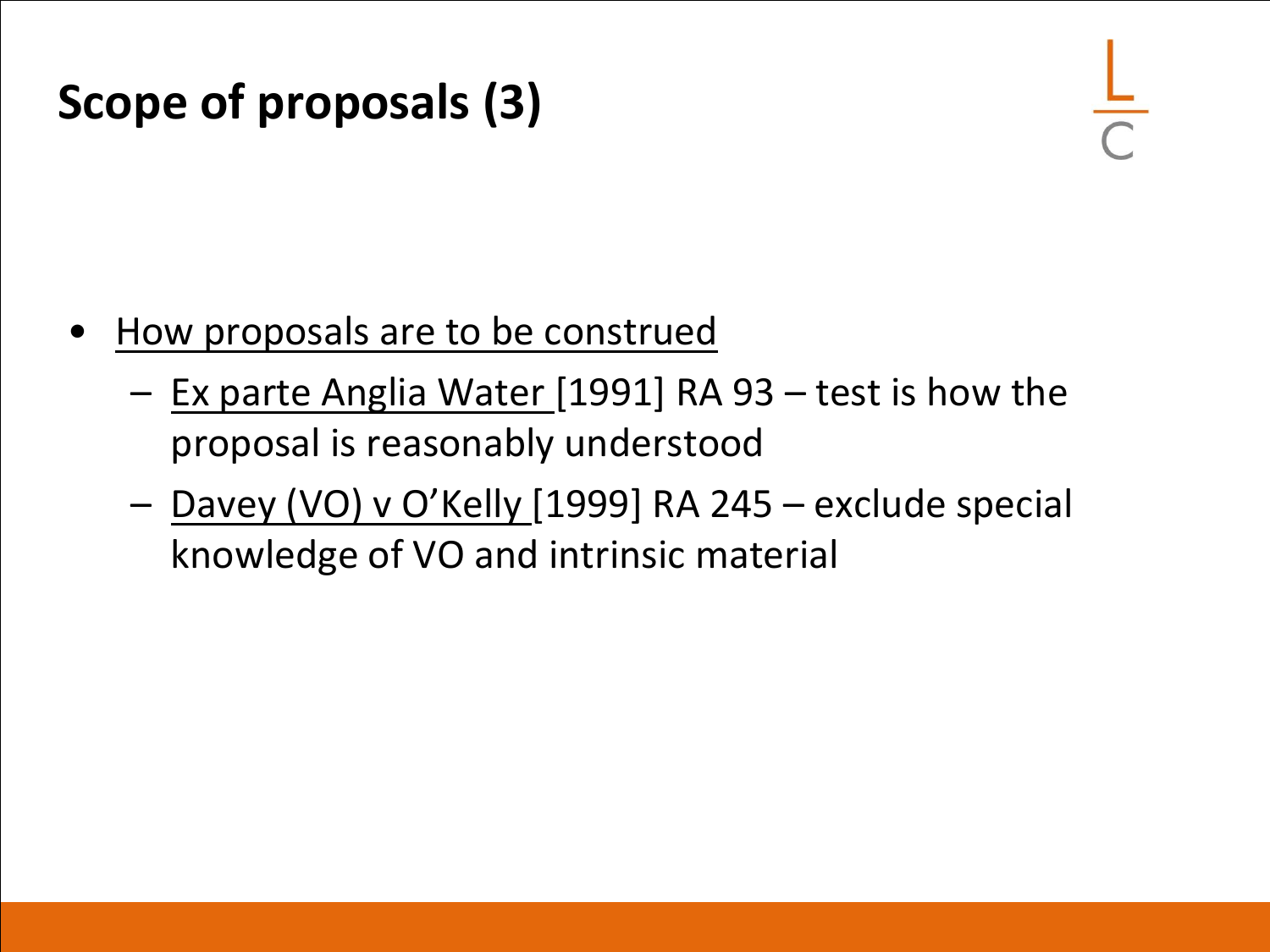## **Scope of proposal (4)**

- Galgate Cricket Club v Doyle (VO) [2000] RA 21
- - benevolent approach to proposal challenging RV and contending that "assessment bad in law"
- held claim that clubhouse entitled to exemption
- (para 6) "The words quoted are indeed wide enough to encompass the question of rateability, and I can see no reason to limit their scope so as to prevent the ratepayer from advancing a legitimate argument and this Tribunal from ordering the list to be corrected if it finds it to be inaccurate in this respect. Indeed, since it is desirable that inaccuracies in the list should be corrected and since the valuation officer has had sufficient notice of the point, there are strong reasons against adopting such a restrictive approach. The valuation officer certainly under stood that rateability was raised by the proposal."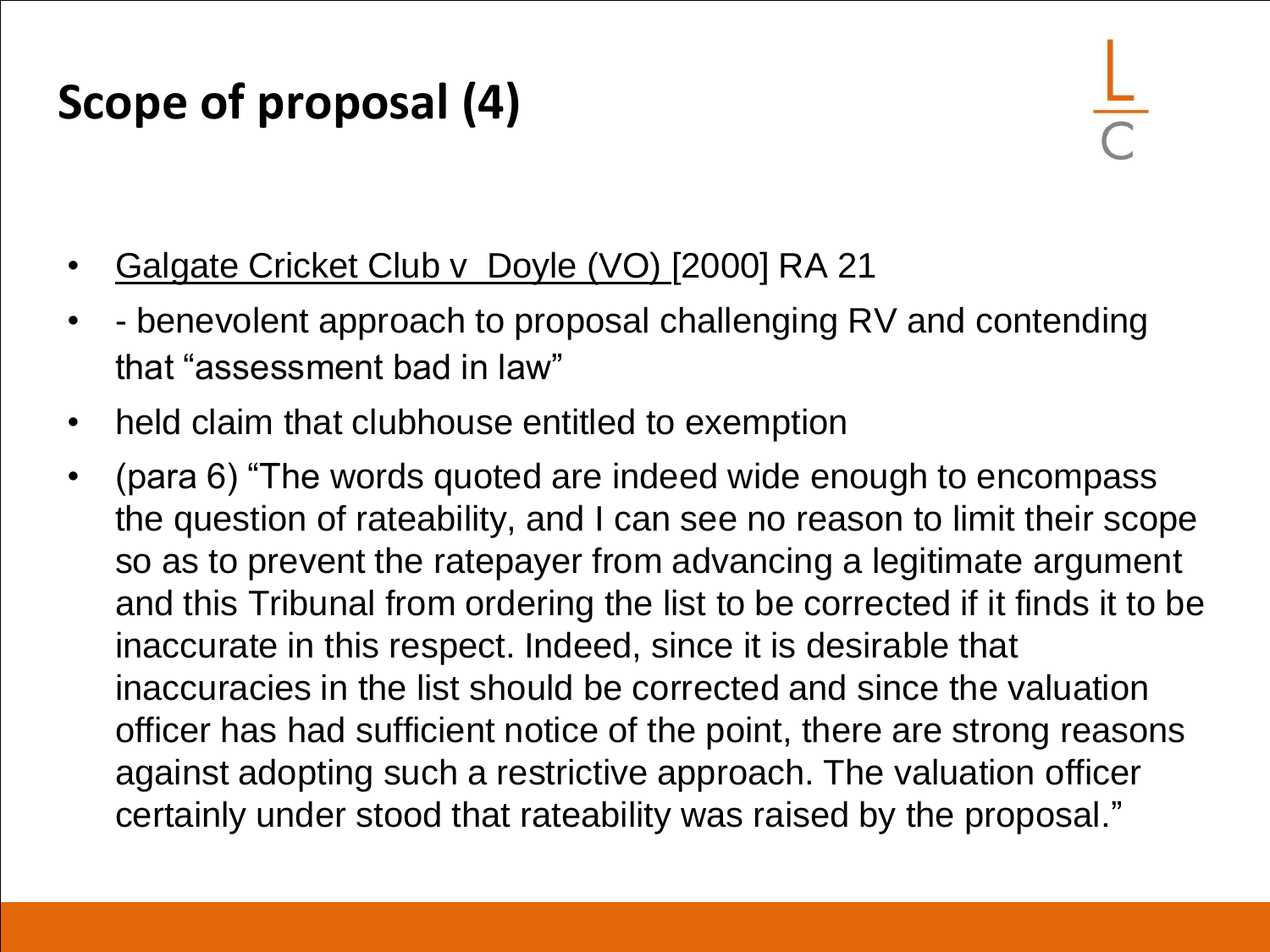## **Scope of proposals (5)**

- Leda Properties Ltd v Howells (VO) [2009] RA 165.
- proposal was for the deletion of an entry from the list;
- later contended, tribunal had power to consider challenge to the RV of the property as well
- proposal form had not indicated an intention to challenge the RV; only the deletion box was selected
- The tribunal held that it did not have jurisdiction to consider a challenge to the RV in these circumstances. President Bartlett QC (distinguished Galgate):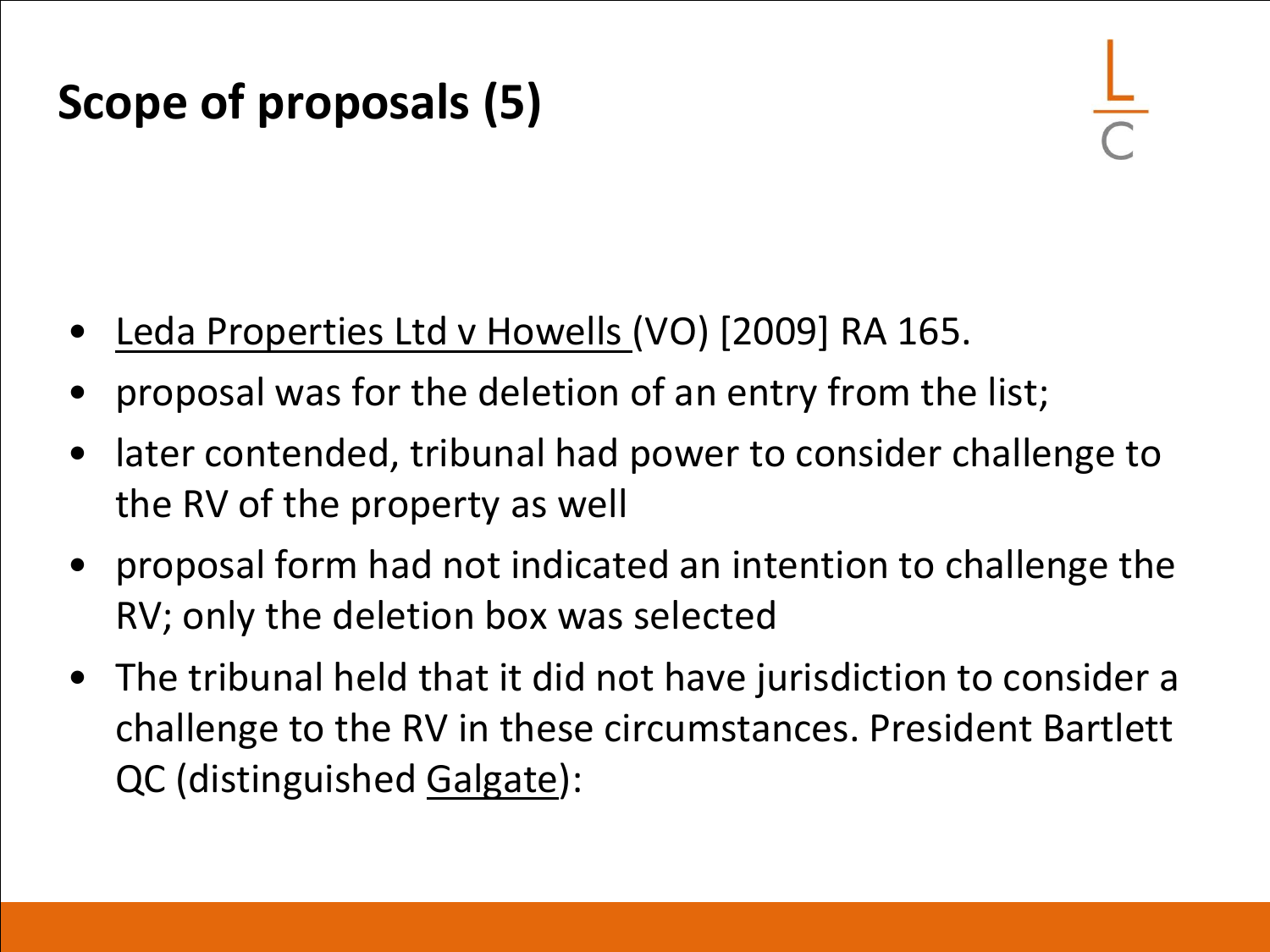#### **Scope of proposals (6)**

"It is not in my view reasonably possible to construe the completed form as encompassing a proposal for a change in the description of the hereditament or the reduction in its rateable value. The option to specify these …. was not exercised, and the ground specified in Part C was deletion. In these circumstances the inclusion of the standard formulaic words "The present assessment is incorrect excessive & bad in law" was …. patently insufficient to permit the proposal".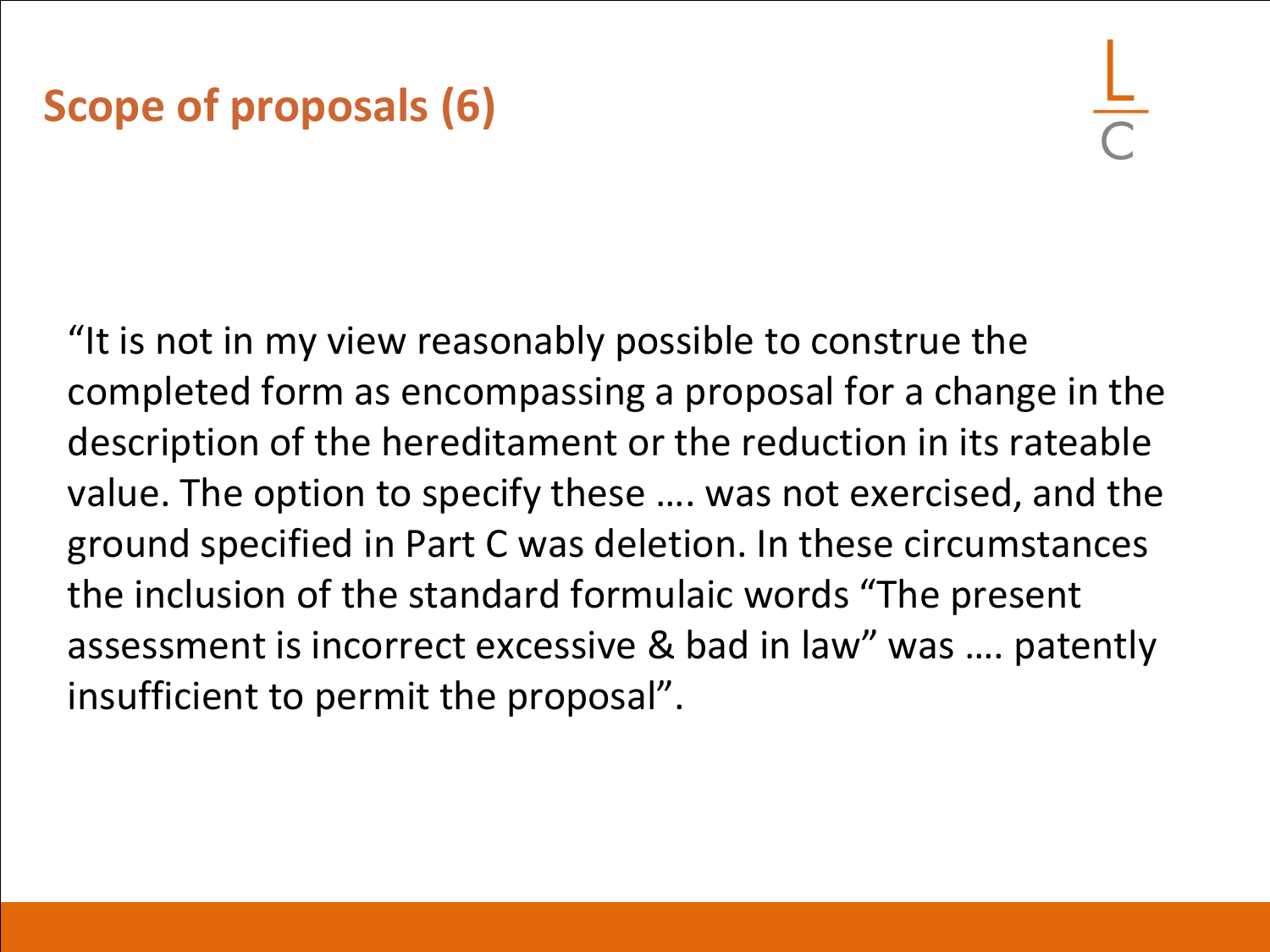## **Scope of proposals (7)**

- Johnson (VO) v H&B Foods Ltd [2013] UKUT 0539 (LC)
- Described Leda as correctly decided on its facts
- proposal for a merger of two hereditaments; on its true construction wide enough to cover the determination of the RV for the new hereditament if the tribunal allowed the appeal and ordered the merger.
- "proposal identified "the respects in which" it was proposed that the list be altered, which was what was required by [regulation 6\(1\)\(d\) of the NDR regulations](http://login.westlaw.co.uk/maf/wluk/app/document?src=doc&linktype=ref&context=24&crumb-action=replace&docguid=I0A0A5580990111DE97F89727CBD3F5CA) . And those "respects", in our view, included the rateable value of a single, merged hereditament including both of the respondent's properties."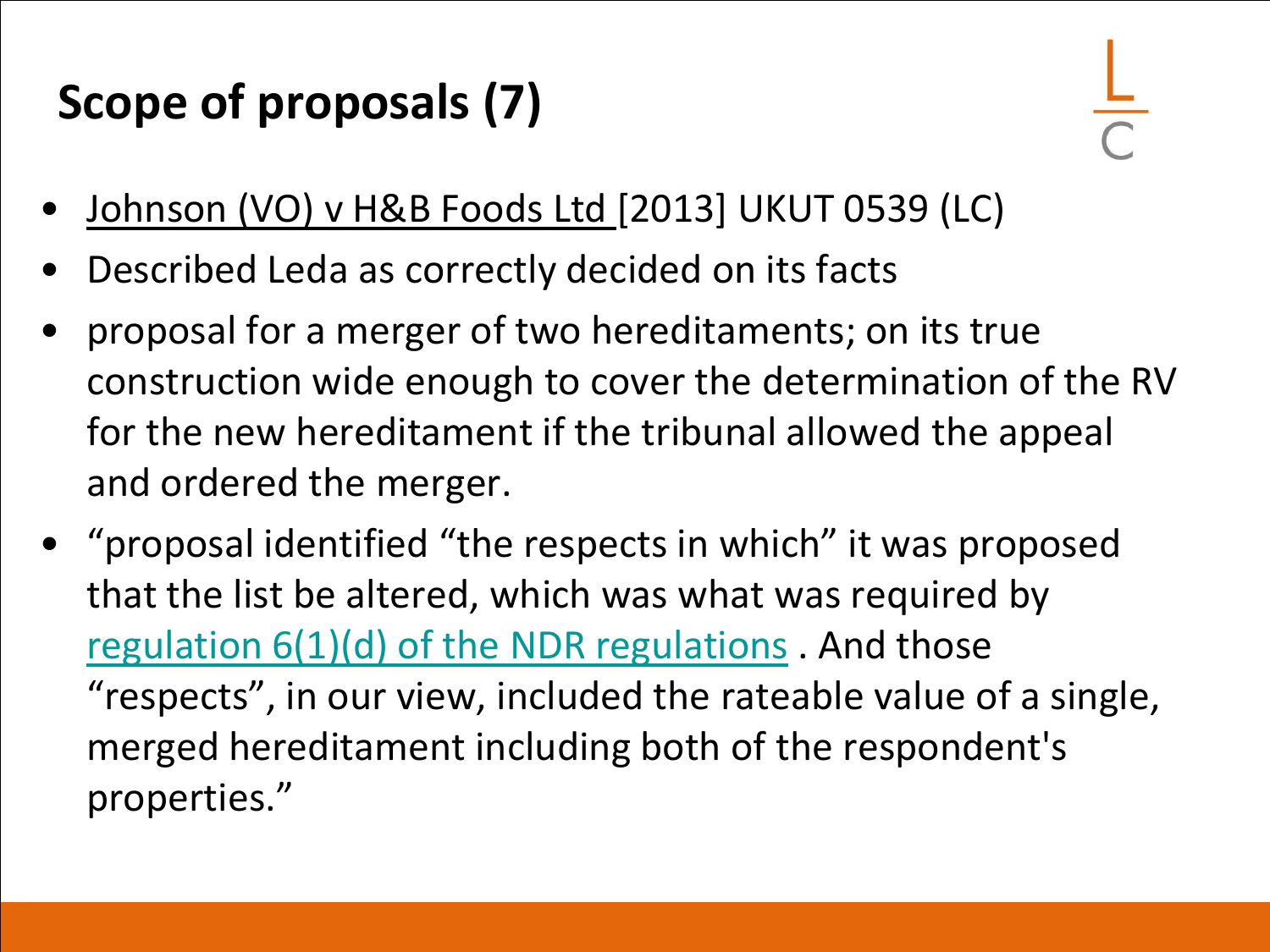## **Scope of proposals (7)**

- 38(10) limited power
- Leda takes restrictive approach
- Approved by H&B Foods
- See also Metis Apartments and Grace (VO) [2014] RA 222 – completion notice rules ineffective in determining proposal under 2010 rating list but can't use s.38(10) to go back and correct 2005 rating list in absence of proposal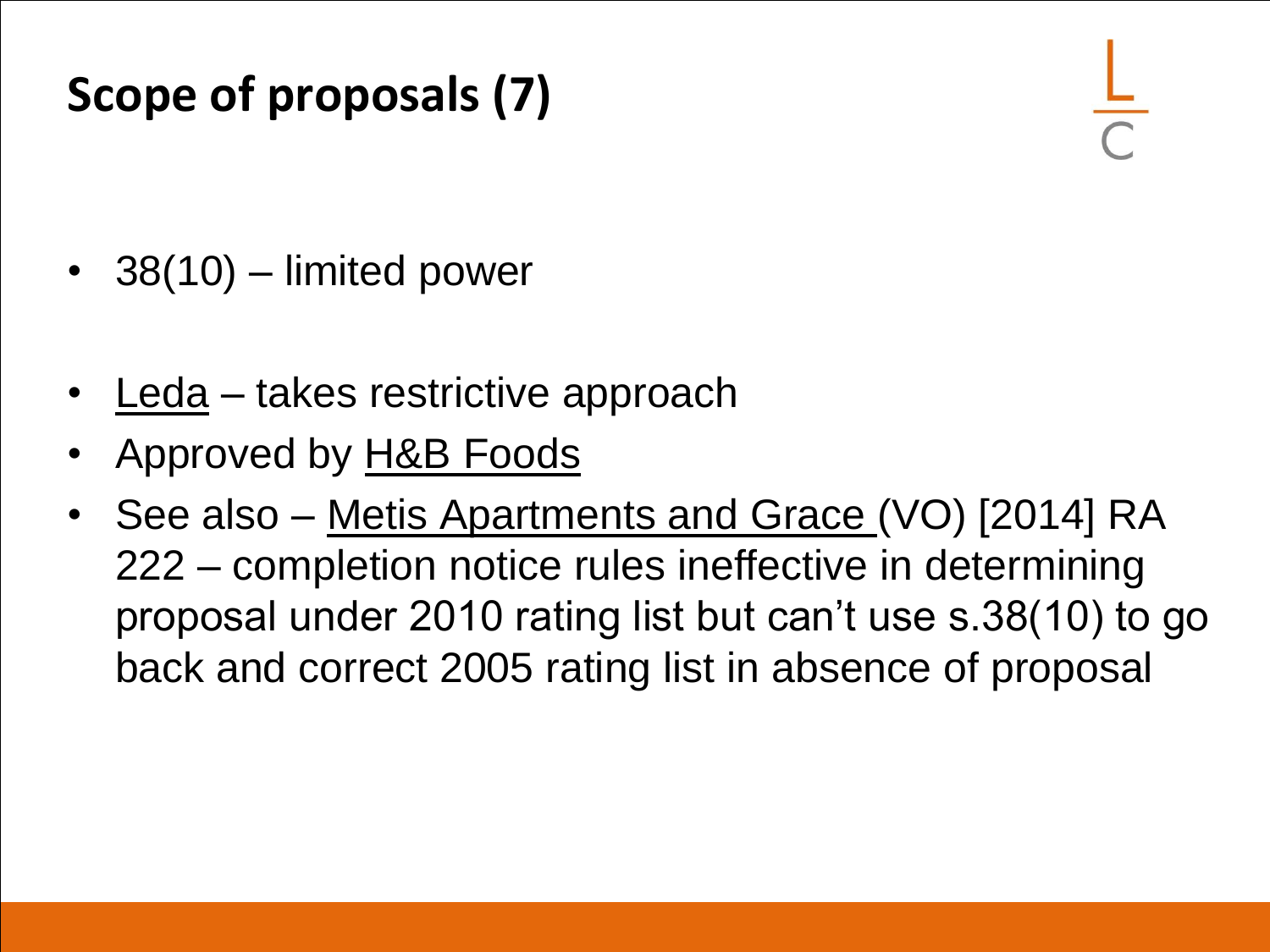# **Discussion point 1– multiple proposals + scope of reg14(8)**

- Reg 14(8) "where an alteration needs to be made after the first anniversary of the day on which the next list is compiled, it shall have retrospective effect only if it is made to give effect to a proposal"
- wide or narrow meaning of giving "effect to a proposal"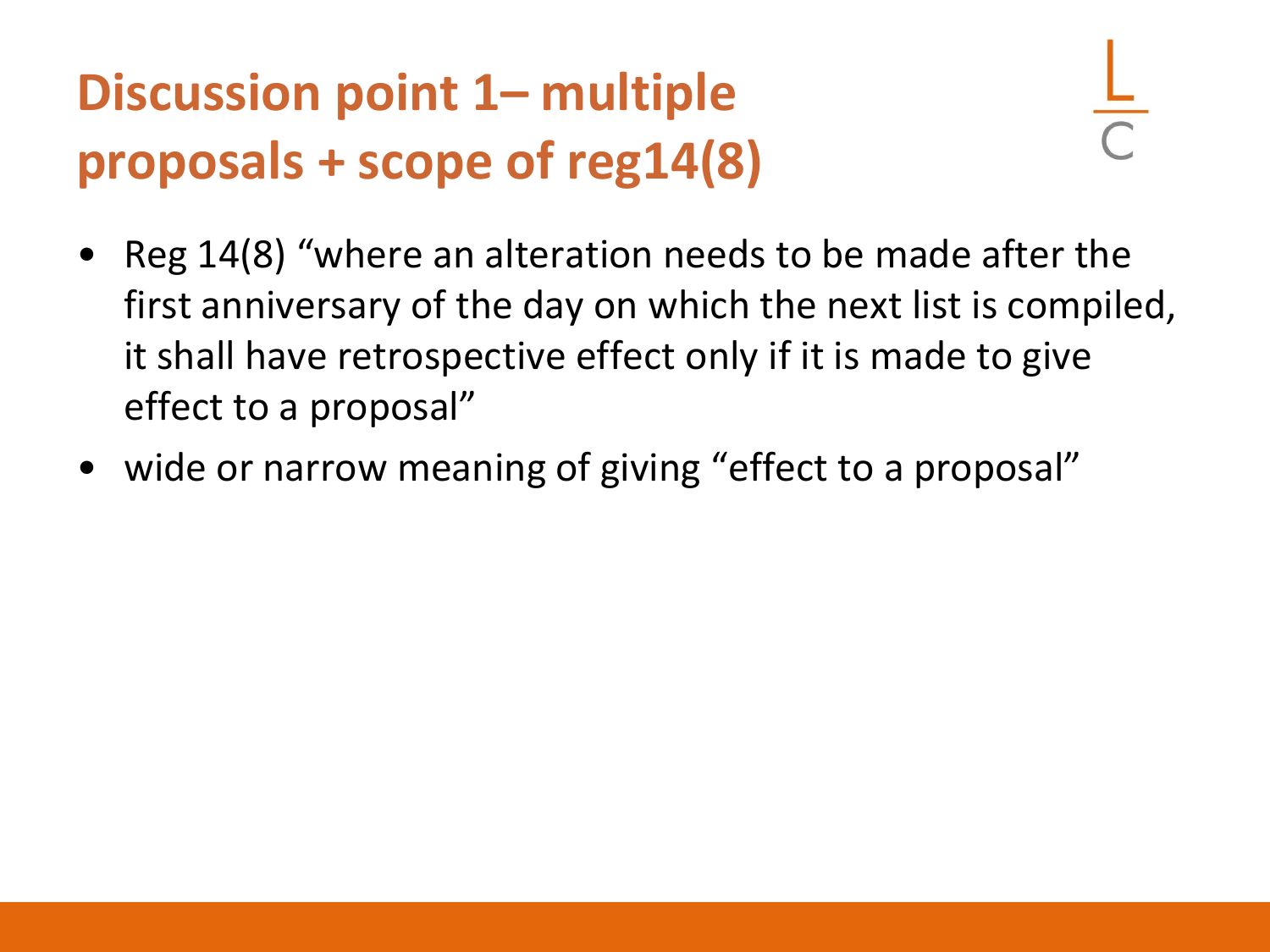#### **Big issue to be resolved…….**

• How does subsequent alteration affect prior proposal?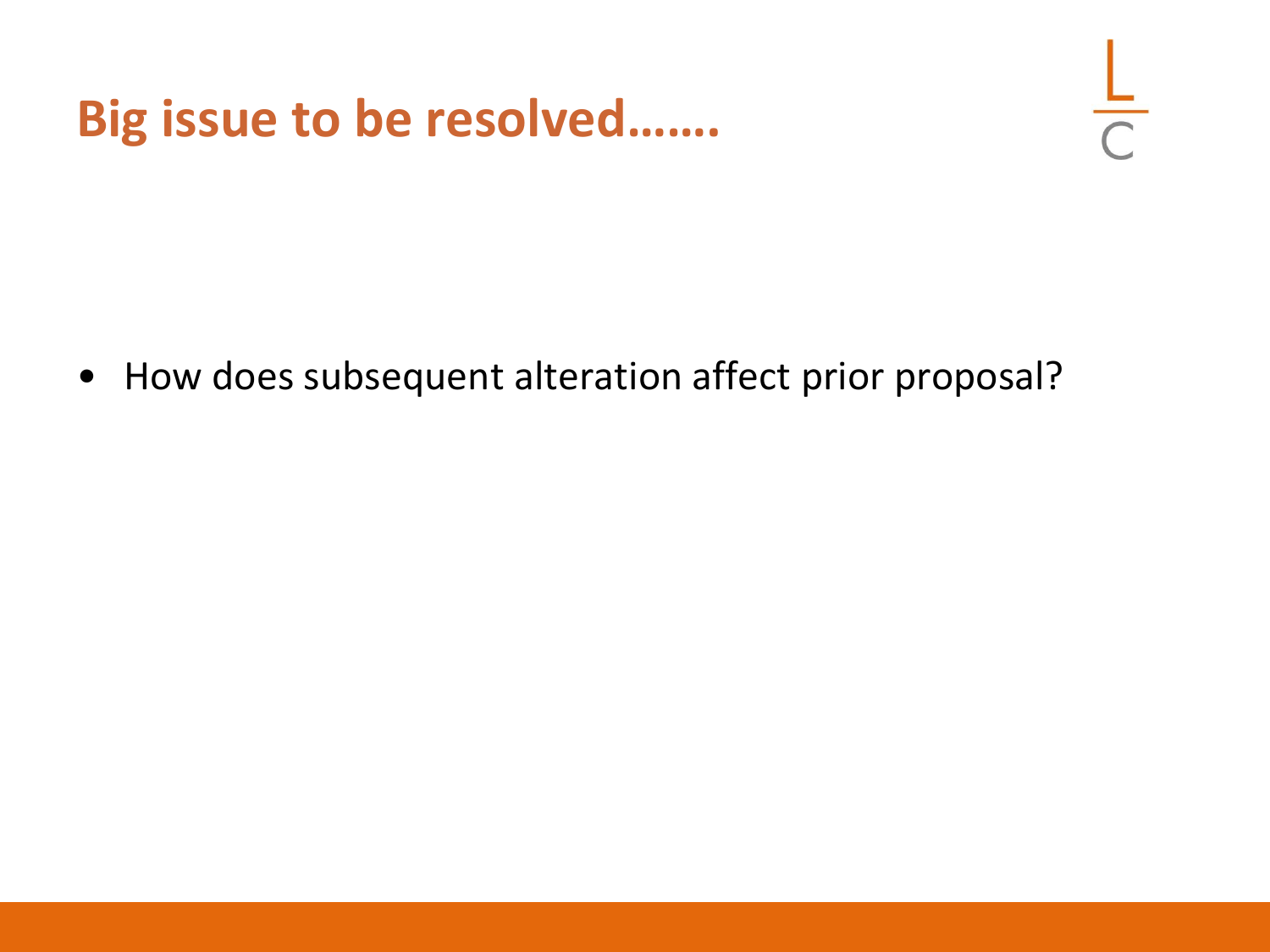**MEPC Birchwood v Grace (VO) [2013] RA 399** 

- Completion notice served in respect of property
- Entry made for whole property
- Part of property becomes occupied
- Proposal challenging validity of completion notice for whole property
- President of VTE decides that proposal challenging validity of completion notices puts in issue correctness of subsisting entry in respect of unoccupied part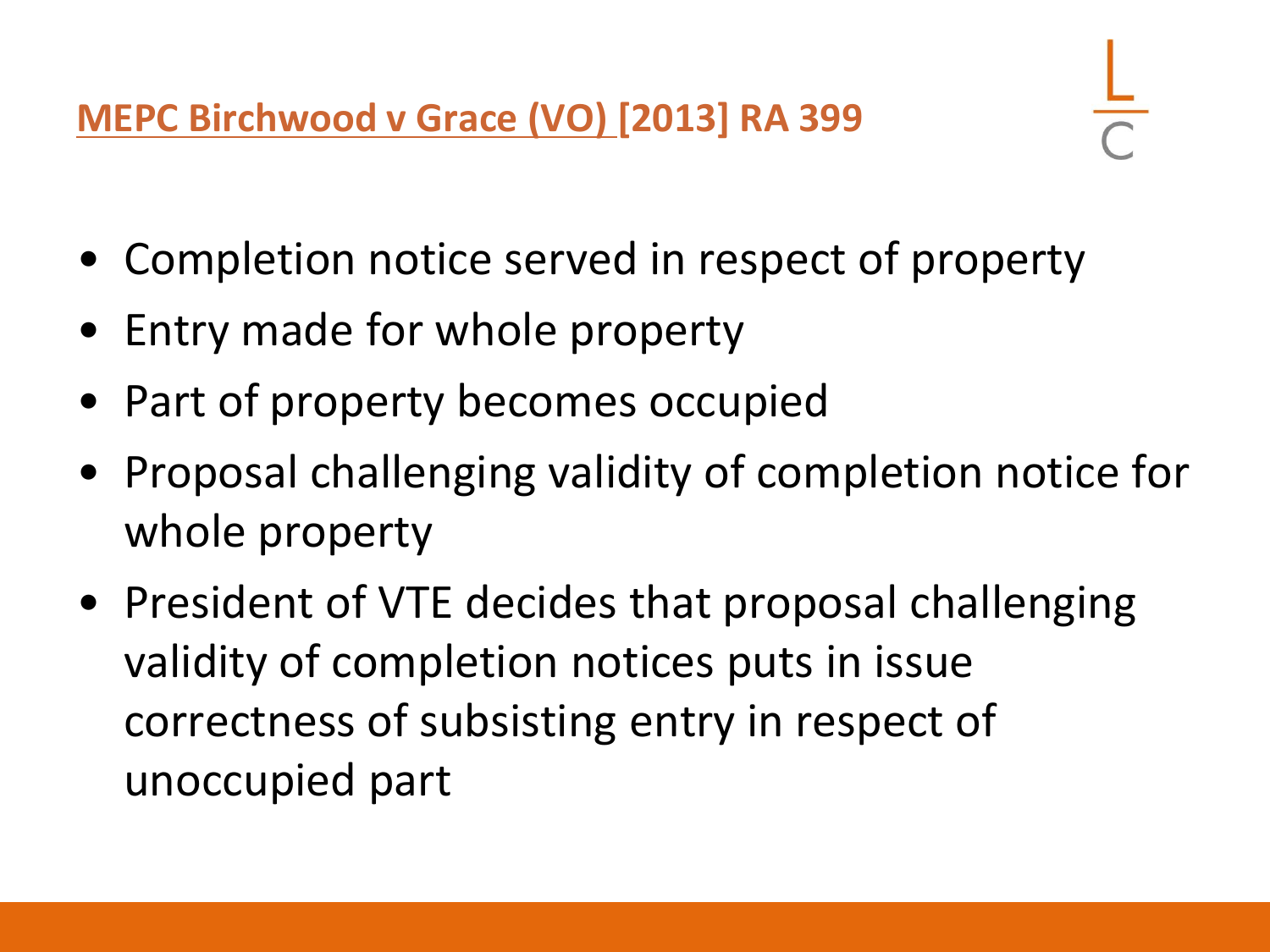# **Birchwood (2)**

- Achieves this through emphasis within statutory scheme on proposal relating to "property" not "hereditament"
- Disdain for technical emphasis on form over substance
- Will this be followed and expanded?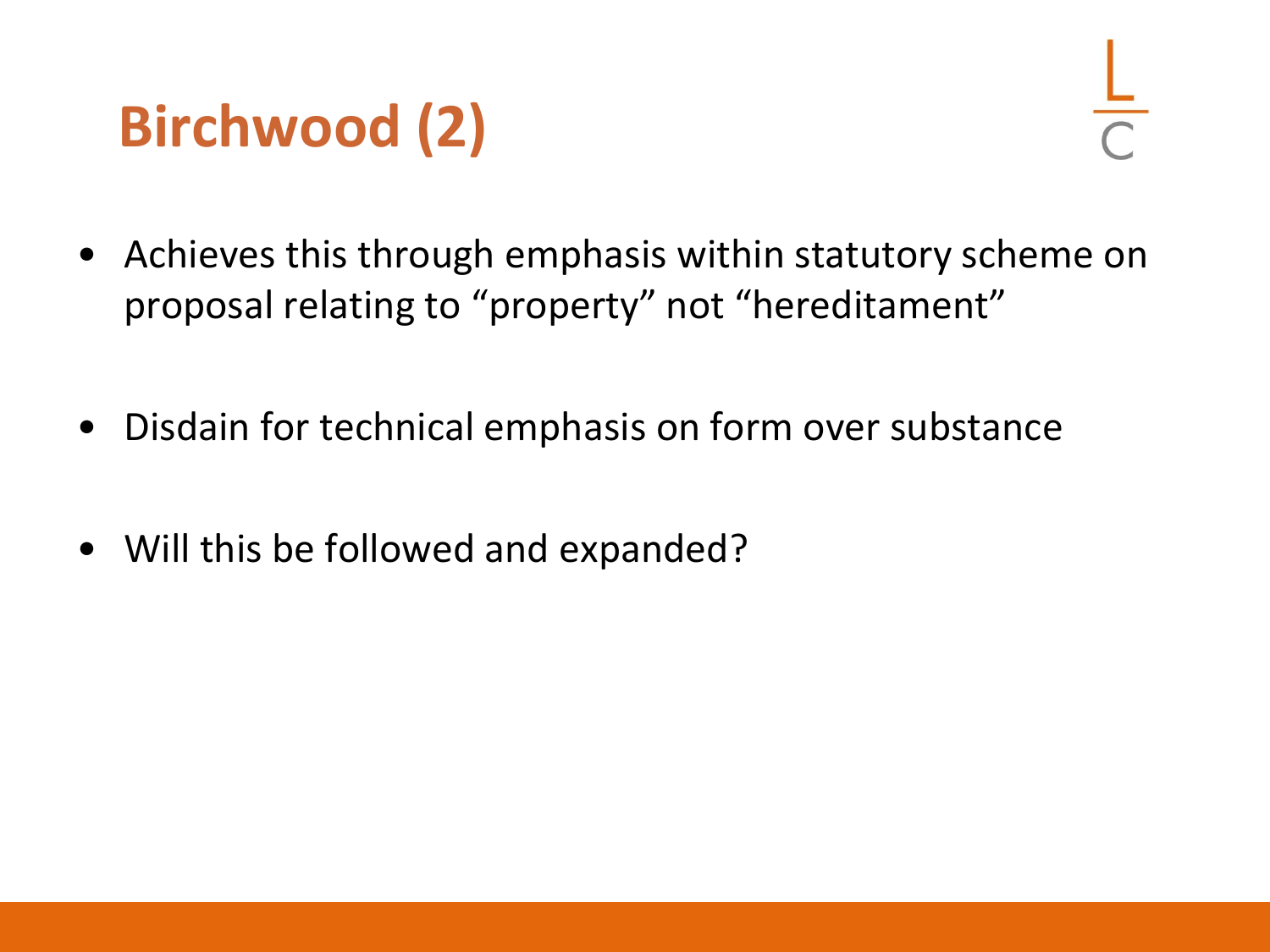

- See also Re Ebury [2003] RA 261 at paragraphs 16-22
- prior proposal not swept away by subsequent entry (even though statutory scheme no longer contains express provision for deemed appeal).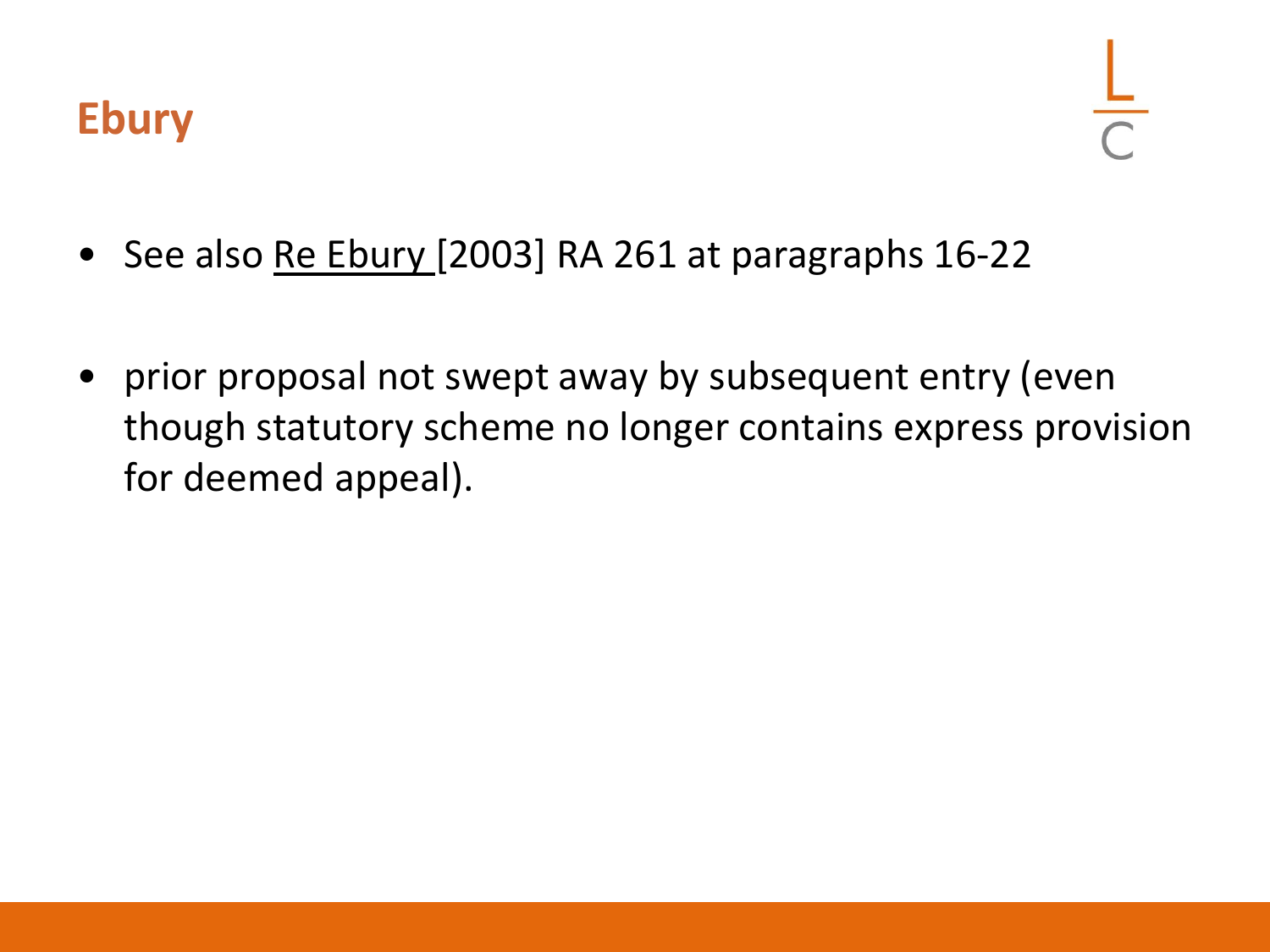#### **Considerations at play**

- Technical areas statutory rules to be applied
- Proposal is ratepayers way of facilitating determination of dispute which bears of how property shown in list
- Does article 6 of ECHR have a role in construing provisions (eg Reg 14(8)) so as to avoid negating determination of issue that has been properly raised by ratepayer's proposal?